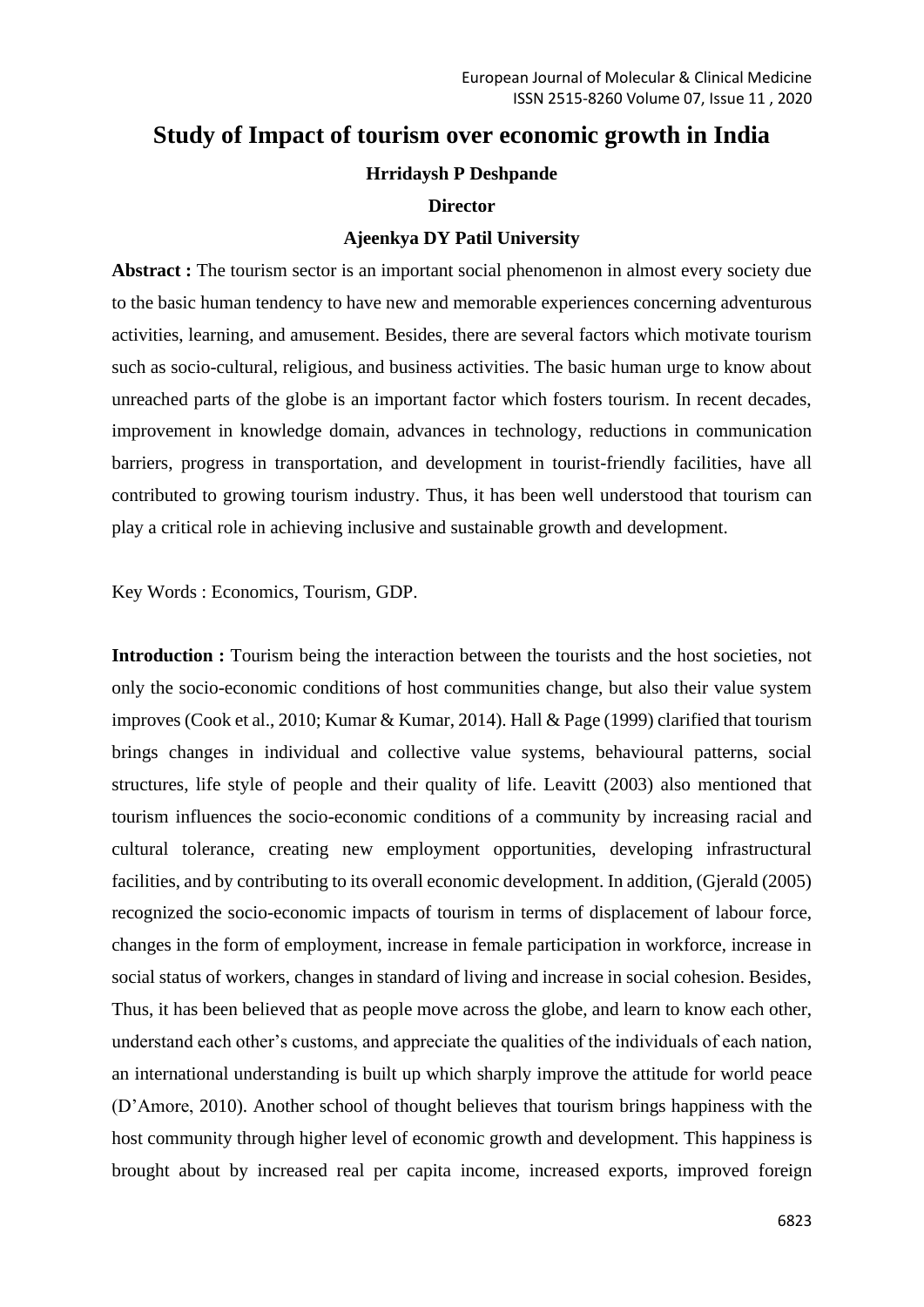exchange positions, reduced poverty, increased employment opportunities, and enlarged entrepreneurial skill development (Mishra et al., 2016).

#### **Economic Growth :**

Today, tourism in India has become an important part of the economy contributing substantially to the inclusive and sustainable development of the country. India has succeeded in becoming the most preferred destination amongst domestic and overseas travellers. Tourism exposes international travellers to India's philosophy of unity in diversity. Over years the tourism sector has been instrumental in generating foreign exchange, creating employment opportunities, and generating household income for Indians, as it has in many other developing economies. It has brought the opportunity of infrastructure development and helped in regional and economic development. Thus, the development of the tourism sector appears to have been as important as the development of other sectors of the Indian economy. Moreover, it has contributed to the progress of other related sectors of Indian economy thereby justifying itself a significant growth driver and means of poverty alleviation. Tourism in India continues to be an important sector at the national and regional levels in that the tourist arrivals and receipts have been showing an increasing trend. Particularly, rising trend is observed in foreign tourist arrivals and foreign exchange earnings (see fig.1 & fig.2).





Source: Researcher's Own Plot

In India, tourism industry is a major factor in globalization as well as resilient in the face of natural disasters, health crises, oil price rises, exchange rate fluctuations, and other uncertainties. So far as the economic benefits are considered, tourism has its contributions in the form of foreign exchange earnings, increase in exports and gross domestic product, and increase in investments. On the other hand, tourism also exerts social impacts in a country.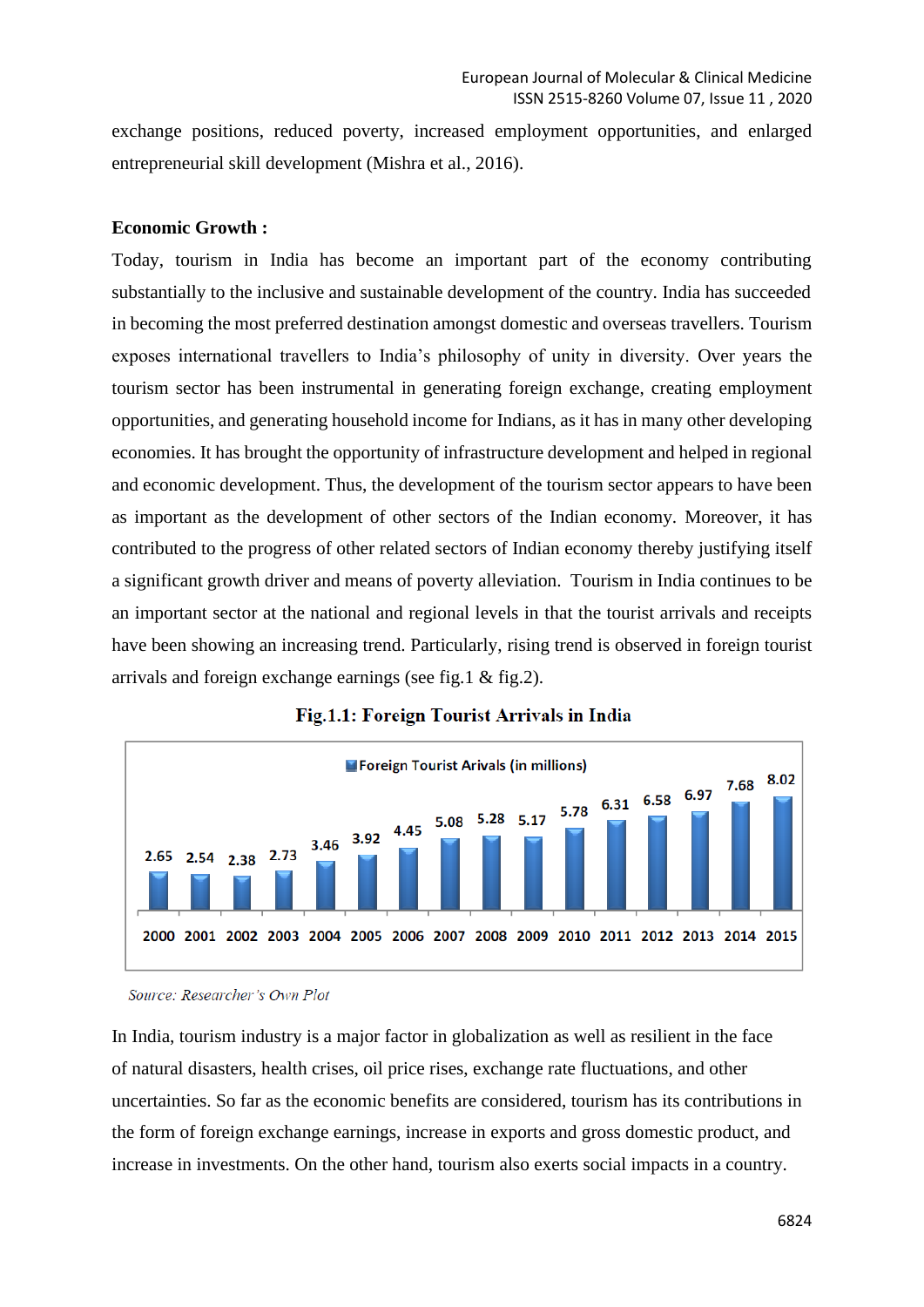



Source: Researcher's Own Plot

In a broader perspective, all these interpretations of social development implicitly presume the presence of better employment opportunities. Thus, it has been suggested in the literature that employment can be considered as the most readily available indicator to begin measuring the social impacts of tourism. It is a consensus that job creation generally helps create the opportunities for better standards of living and related conditions of socio-economic progress. India being a developing nation not yet attained its socio-economic development optimally. In many fronts including illiteracy, ill-health, malnutrition, unemployment, poverty and inequality, the nation has many miles to go.

## **Research Objectives**

The principal objective of this research work is to examine the socio-economic impact of tourism in India. However, for clarity the specific objectives of the study have been stated as follows:

*1. To evaluate the role of tourism in the growth of Indian States/UTs.*

## **Research Methodology**

This research work is empirical in nature and specifically explores the socio-economic impacts of tourism in India in the macro level. The period of study spans from 1990 to 2015. The study uses secondary data collected from various governmental and non-governmental sources including India Tourism Statistics of Ministry of Tourism, Reserve Bank of India publications, CMIE database on States of India, World Travel & Tourism Council, World Development Indicators of World Bank, and Indiastat.com.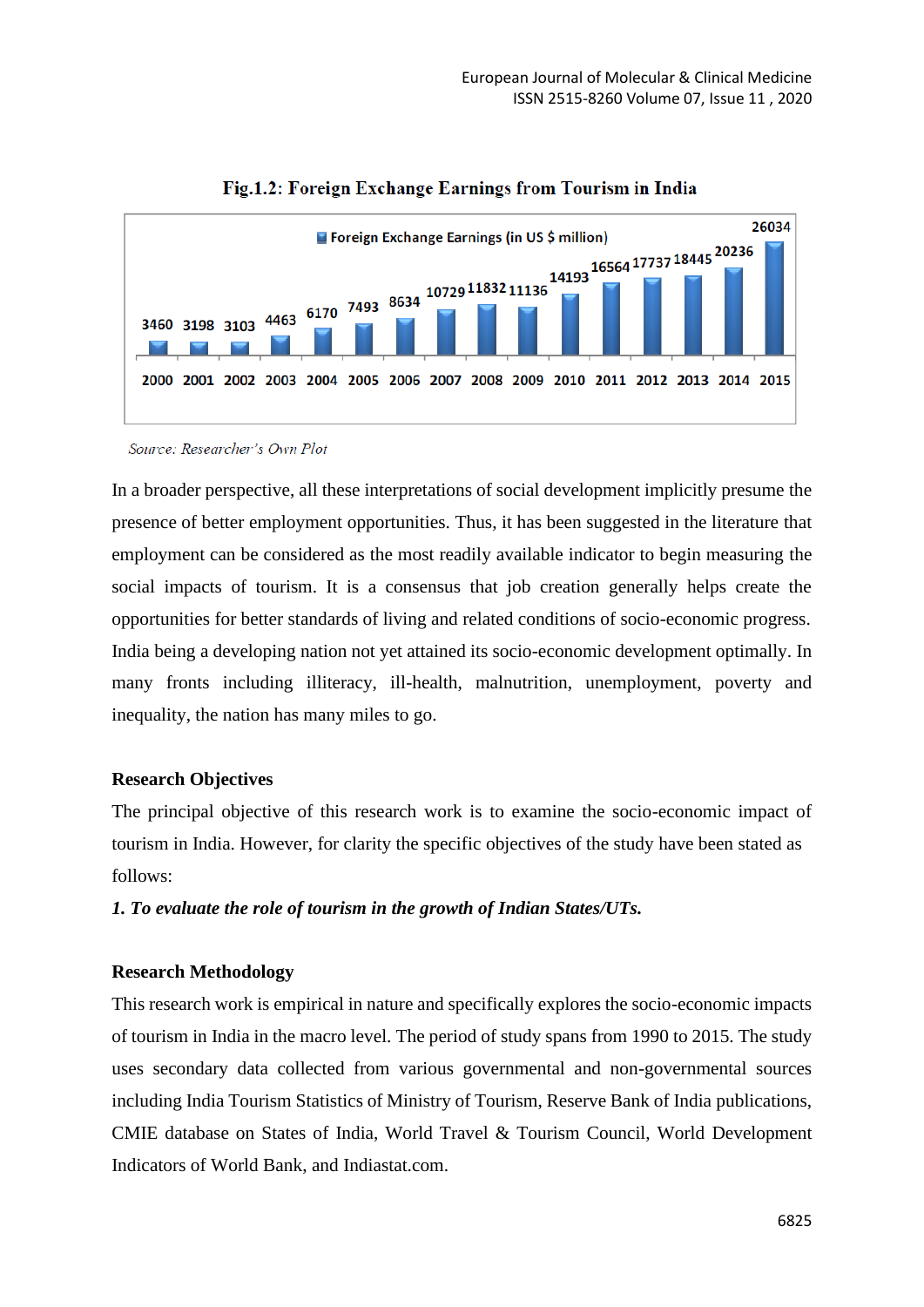The main intension here is to explore the role that tourism is playing in Indian economy over years at State/UT levels over the period 1995 to 2014. For this purpose, we have examined the dynamic relationship between tourism and economic growth of Indian States/UTs in a panel framework. We have selected 24 States/UTs on the basis of the availability of comparable data sets. These are Andaman & Nicober Islands, Arunachal Pradesh, Assam, Chandigarh, Delhi, Goa, Gujarat, Haryana, Himachal Pradesh, Jammu & Kashmir, Karnataka, Kerala, Maharashtra, Manipur, Meghalaya, Nagaland, Odisha, Puducherry, Punjab, Rajasthan, Sikkim, Tamil Nadu, Tripura and West Bengal. We have taken Domestic Tourist Arrivals and Foreign Tourist Arrivals to each selected State/UT to represent the tourism sector. And, the Gross State Domestic product at constant prices of the base year 2004-05 to represent the economic growth of Indian States/UTs.

#### **Domestic Tourist Visits**

Domestic tourism is significant because it provides opportunities for wealth redistribution and balanced regional development as well as contributes to greater awareness about the culture and environment in one's own country. Indian tourism is dominated by domestic tourist visits in the sense that people from one area to another frequently visit for several reasons including leisure, business, family, meetings and other purposes not connected with any remunerated activity. The Table-1shows the number of domestic tourist visits to all States/UTs in India during 1995 and 2015.

#### **Table 1: Number of Domestic Tourist Visits to All States/UTs in India, 1995 to 2015**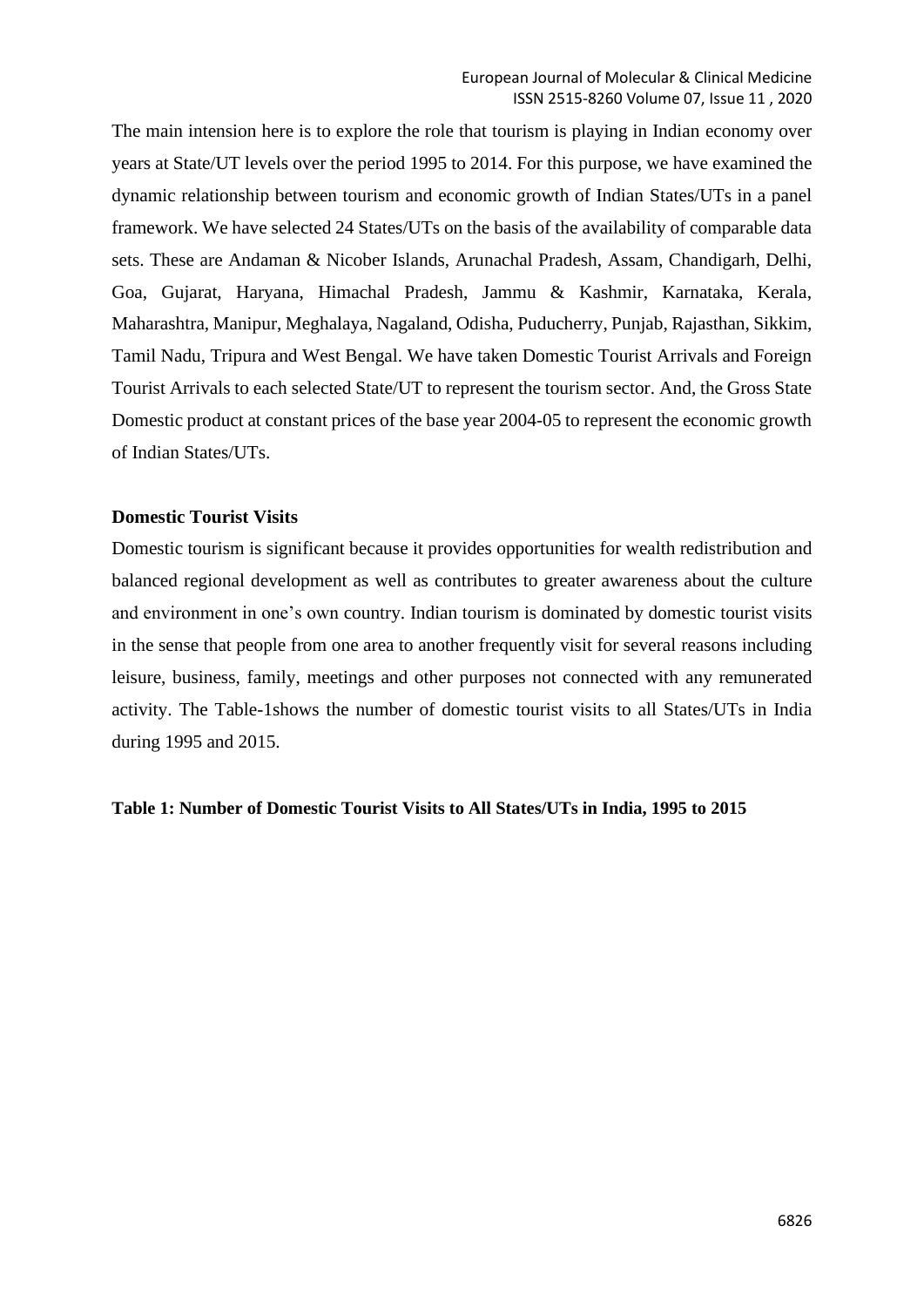European Journal of Molecular & Clinical Medicine ISSN 2515-8260 Volume 07, Issue 11 , 2020

| <b>Year</b> | <b>Number of Visits</b> | <b>Yearly Percentage Change</b> |
|-------------|-------------------------|---------------------------------|
| 1995        | 136.65                  | in.                             |
| 1996        | 140.12                  | 254                             |
| 1997        | 159.88                  | 14.10                           |
| 1998        | 168.20                  | 5.20                            |
| 1999        | 190.67                  | 13.36                           |
| 2000        | 220.11                  | 15.44                           |
| 2001        | 236.47                  | 7.43                            |
| 2002        | 269.60                  | 14.01                           |
| 2003        | 309.04                  | 14.63                           |
| 2004        | 366.27                  | 18.52                           |
| 2005        | 392.04                  | 7.04                            |
| 2006        | 462.44                  | 17.96                           |
| 2007        | 526.70                  | 13.90                           |
| 2008        | 563.03                  | 6.90                            |
| 2009        | 668.80                  | 18.79                           |
| 2010        | 747.70                  | 11.80                           |
| 2011        | 864.53                  | 15.63                           |
| 2012        | 1045.05                 | 20.88                           |
| 2013        | 1142.53                 | 9.33                            |
| 2014        | 1290.12                 | 12.92                           |
| 2015        | 1431.97                 | 11.00                           |

Source: Ministry of Tourism, Govt. of India

#### **Fig. 2 : Domestic Tourist Visits in India, 1995 to 2015**





Source: Researcher's Own Plot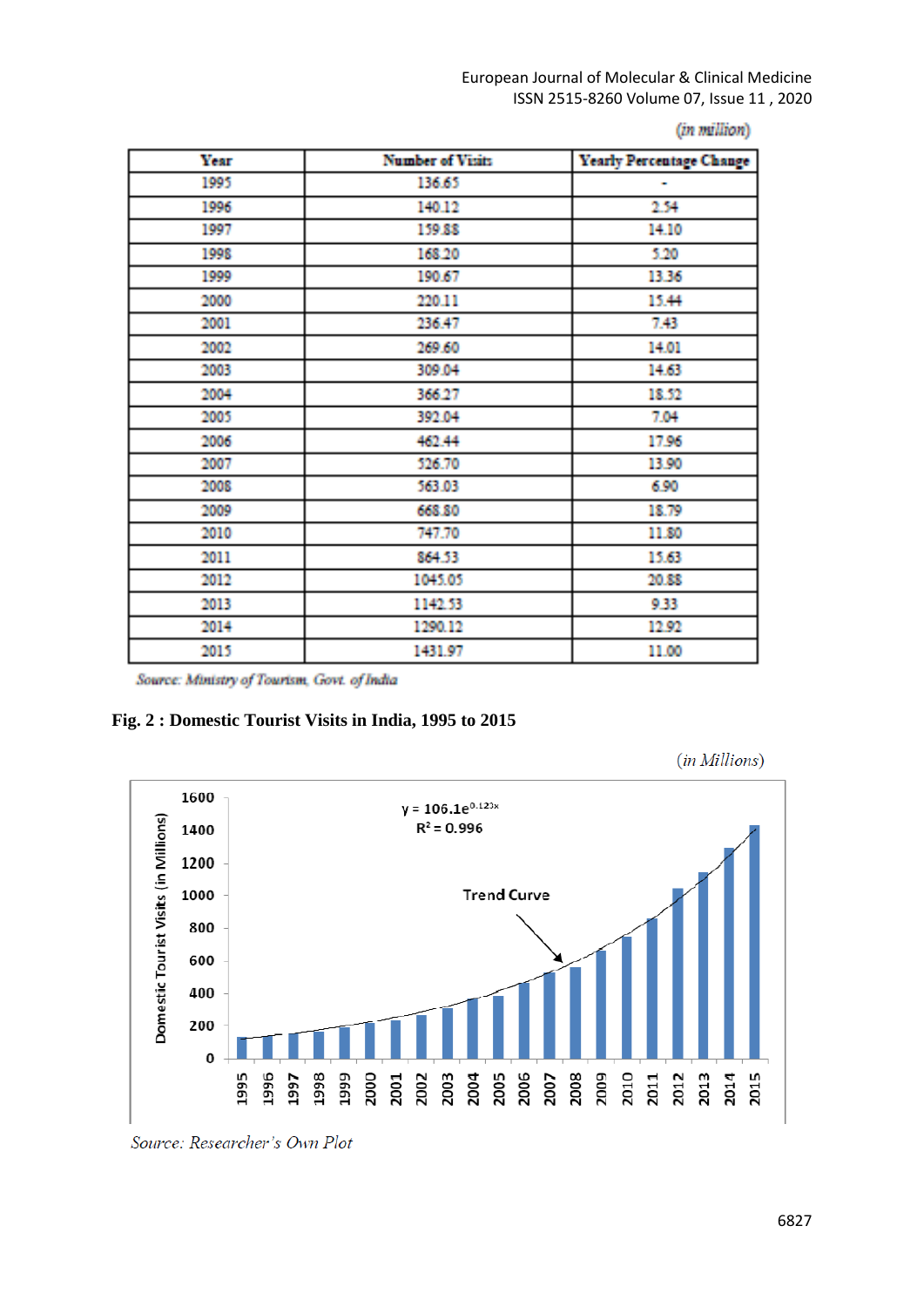## **Foreign Tourist Visits**

Foreign tourist visit is more important for the real growth contribution of tourism industry in any country, and India is no exception. Inbound tourism is not only significant for its economic contributions, but for its socio-cultural and political impacts on the destination country. Inbound tourism brings with it foreign exchange, foreign culture, and above all the peace message helpful for maintaining a social cohesion and good international relations. The Table-2 shows the number of foreign tourist arrivals in India during 1995 and 2015.

## **Table 2 : Foreign Tourist Arrivals in India, 1995 to 2015**

**Year Foreign Tourist Arrivals Yearly Percentage Change** 1005 2.12 2.28 7.55 1996 1997 237 3.95 1003 235 -0.84 1999 5.53 2.48 2000  $2.65$ 6.85 254  $-4.15$ 2001 2002 238  $-630$ 2003 2.73 14.71 2004 3.46 26.74 2005 3.02 13.29 2006 4.45 13.52 2007 5.08 14.16 5.28 3.94 2008 2009 5.17  $-2.08$ 2010 5.78 11.80 2011 6.31 9.17 4.28 2012 6.58 2013 6.97 5.93 7.68 10.19 2014 2015 8.03 4.56

(in million)

Source: Bureau of Immigration, Government of India

## **Economic Contributions of Tourism in India**

The role of tourism in India in the economic growth and development is well known to the emerging and developed world. The tourism industry in India has been well recognised for its contribution to the process of inclusive growth in terms of poverty alleviation, inequality reduction and balanced regional development. The tourism sector adds to economic growth and development of a nation through its contribution to GDP, employment, exports, capital investment, and infrastructure development. Thus, government of the country spends for the development of travel and tourism which through its multiplier effect adds to income and employment. Therefore, it is justified to examine the trend pattern of economic contributions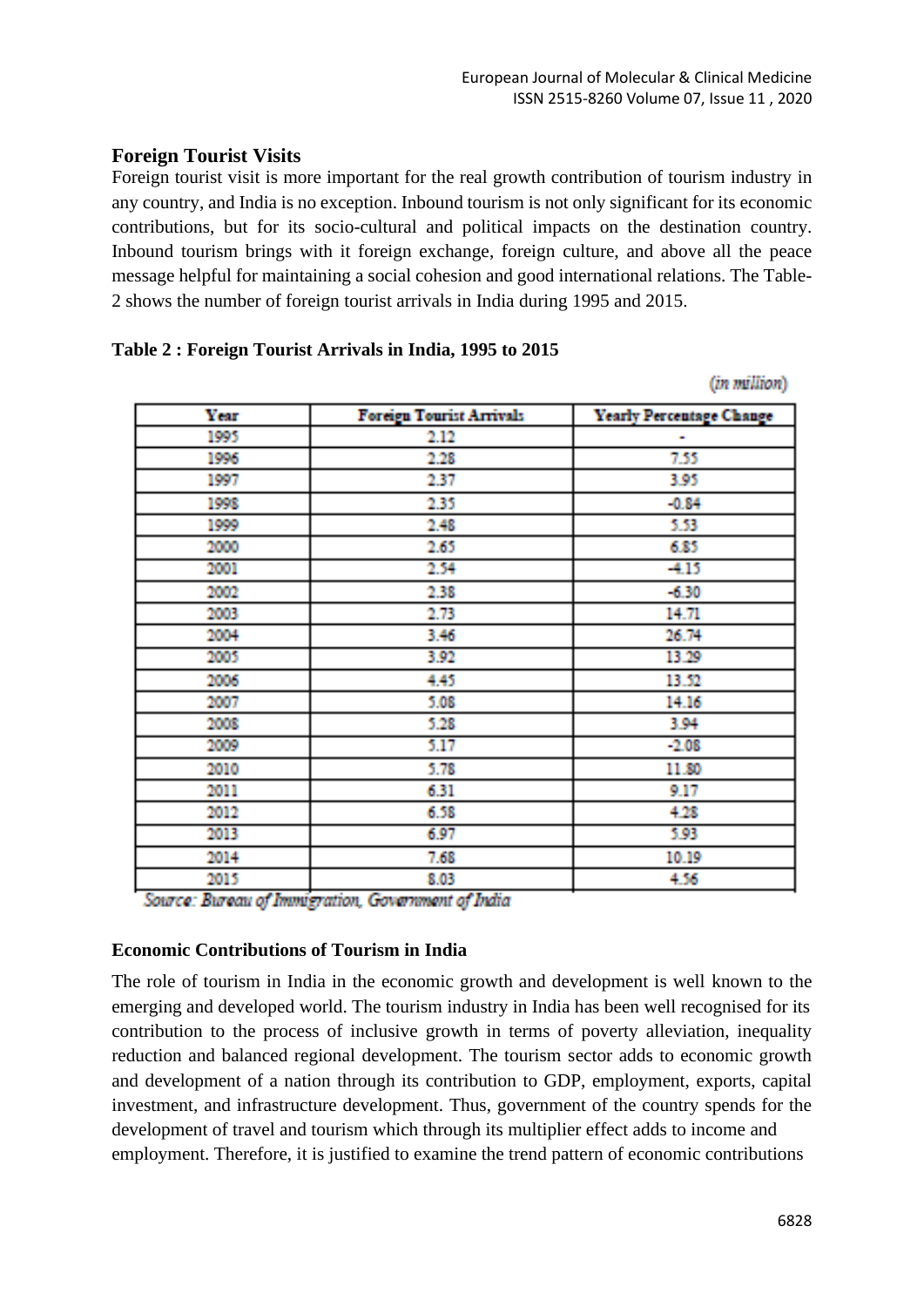(in US \$ billions)

of travel and tourism in India.

| <b>Contribution to Real GDP</b> | Year-on-Year Growth |
|---------------------------------|---------------------|
| 45.0892                         | m,                  |
| 51.0611                         | 13.24               |
| 39.6775                         | 16.87               |
| 61.9282                         | 3.77                |
| 66.6871                         | 7.68                |
| 72.1859                         | 8.25                |
| 59.5573                         | -17.49              |
| 70.6706                         | 18.66               |
| 79.8733                         | 13.02               |
| 85.384                          | 6.90                |
| 72.0962                         | $-15.56$            |
| 75,1852                         | 4.28                |
| 88.9942                         | 18.37               |
| 93,0031                         | 4.50                |
| 89,5007                         | -3.77               |
| 94.8337                         | 5.96                |
| 99.1497                         | 4.35                |
| 105.17                          | 6.07                |
| 111.132                         | 5.67                |
| 120.55                          | 8.47                |
| 129.493                         | 742                 |
|                                 |                     |

| Table 3: Total Contribution of Travel & Tourism to Real GDP, 1995 to 2015 |  |  |  |
|---------------------------------------------------------------------------|--|--|--|
|---------------------------------------------------------------------------|--|--|--|

Source: World Travel and Tourism Council, UNWTO

**Conclusion :** It is observed that the total contribution of travel and tourism to real GDP in India is exhibiting a linear trend over the years. The reason may be the importance that is given to travel and tourism sector in India by both the private and public sector. The most important thing is that travel and tourism sector in India has got direct as well as indirect and induced contributions to GDP. The indirect and induced contribution of the industry results in a multiplier effect on the overall economy. Applying this multiplier effect, the total contribution of travel and tourism amounted to INR 8,039.40 billion in 2015 which is around 3.11 times its direct contribution. This implies that for every rupee of direct contribution to tourism to GDP, additional 2.11 rupee is contributed to the economy when the indirect and induced effects of tourism are considered. In the year 2015, the direct contributions amounted to INR 2668.30 billion and the sum of indirect and induced contributions amounted to INR 5641.10 billion.